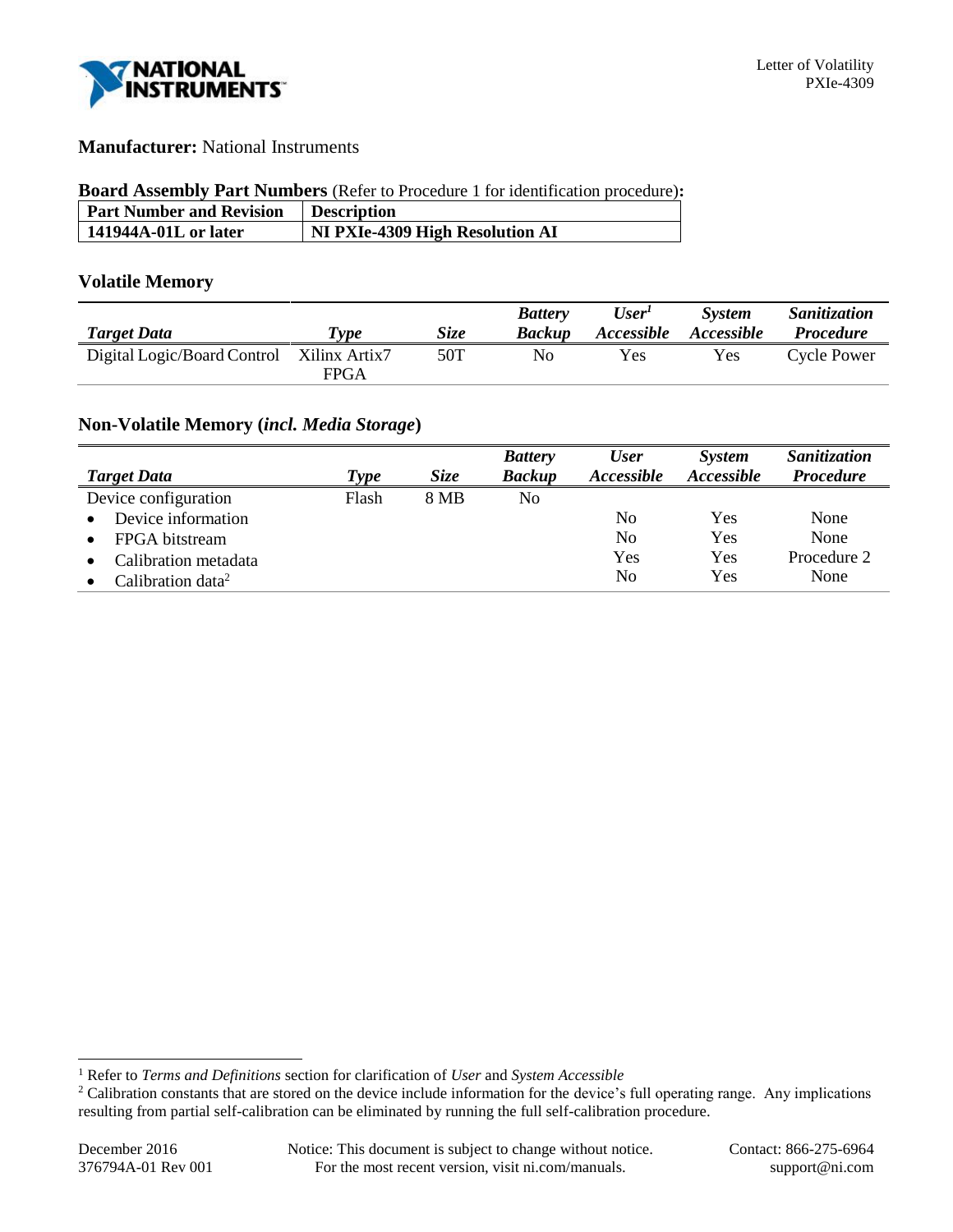

# **Procedures**

#### **Procedure 1 – Board Assembly Part Number identification:**

To determine the Board Assembly Part Number and Revision, refer to the label applied to the surface of your product. The Assembly Part Number should be formatted as "P/N: #####B-##L", were B is the board revision.

#### **Procedure 2 - Device Configuration Flash (Calibration Metadata):**

The user-accessible areas of the Device Configuration Flash are exposed through a calibration Applications Programming Interface (API) in LabVIEW. To clear the calibration meta-data area, complete the following steps:

- 1. To clear the calibration password, overwrite the existing calibration password twice in a row with a nonsensitive password using the "DAQmx Change External Calibration Password" function in the DAQmx calibration API.
- 2. To clear the user-defined information, overwrite existing user-defined information twice in a row with non-sensitive information using the "User-Defined Information" property in the DAQmx calibration API.